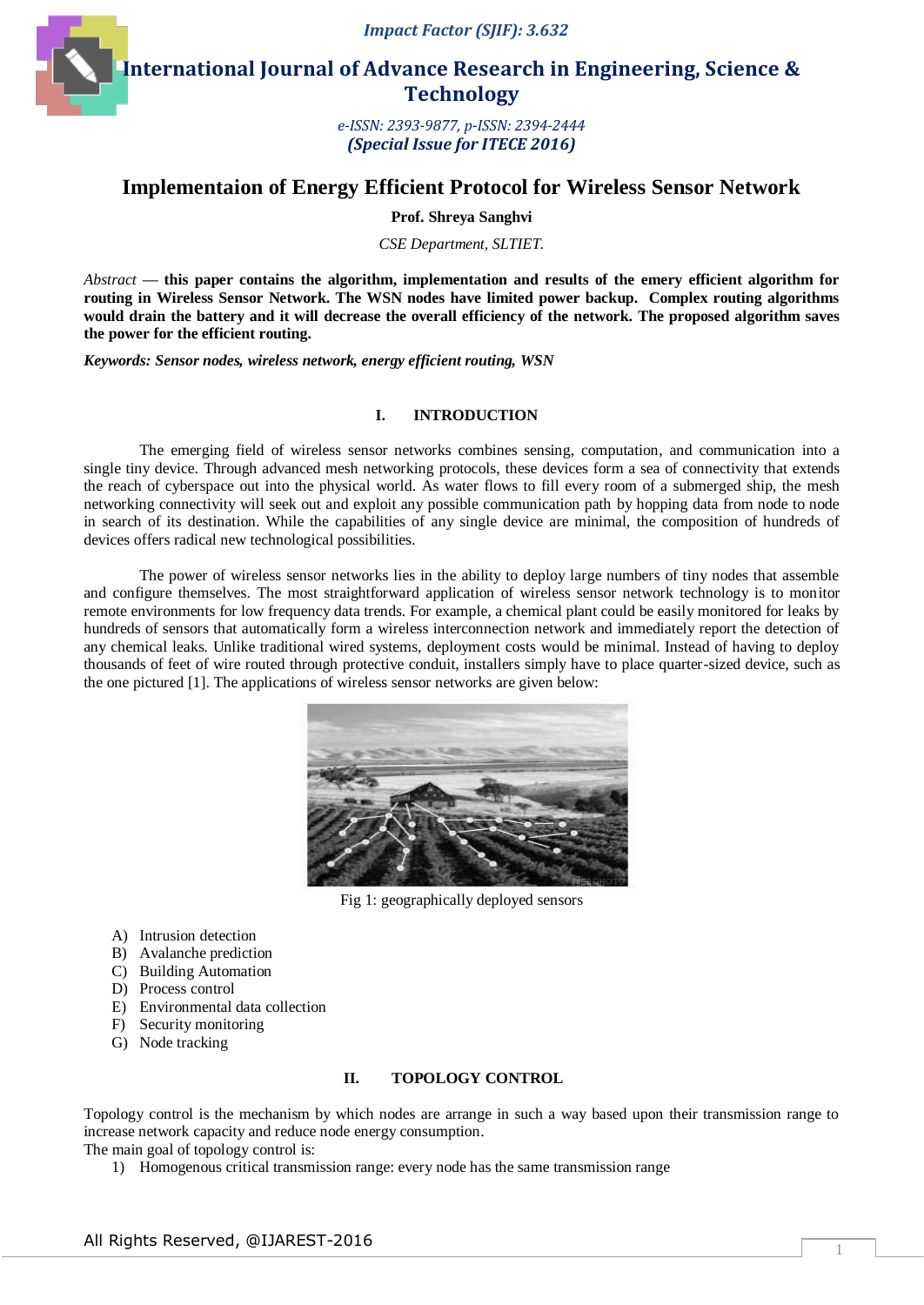## *International Journal of Advance Research in Engineering, Science & Technology (IJAREST) (Special Issue for ITECE 2016), e-ISSN:* 2393-9877*, print-ISSN:* 2394-2444

2) Heterogeneous critical transmission range: every node has the different transmission range.

#### **III. NON HOMOGENOUS TOPOLOGY**

The non homogenous topology can be classified as: a. Location based Topology control

- i. Range assignment and variant
- ii. Energy efficient communication
- b. Direction based Topology control
- c. Location free Topology control

A. **Location based approach** can be applied when the node location are known to compute the corresponding topology. This topology control scheme can be applied to both centralized and distributed network. In case of centralize schemes the information about node location is used by centralized authority to calculate set of transmitting range. And in case of distributed network information is transformed between various nodes to find out the optimal transmission range. In sensor network the nodes are equipped with low power GPS receiver to find out the appropriate position. As it is a new hardware attached to node it increases the cost factor which is a disadvantage in this scheme

B. **Direction based protocol** topology control schemes depend upon the ability of node to find the relative direction of their neighbours. It is actually less accurate information than location. If the direction is given then we can find out the location. IEEE antenna and propagation community proposed various mechanisms for estimation of direction in which the node transmit. This problem is known as Angle - of- arrival problem. This can be solved by equipping nodes with one directional antenna. Advantage of using Angle-of-arrival technique rather than location based techniques is that it can be use in case of indoors application.

C. **Location free topology control** knowledge about their neighbour by some message passing schemes. So that each and every node should know some minimal amount of information about their neighbour it. The information may be node id, location and order them according to certain criteria. Every node requires some minimum amount of information to build network topology it may be number of node or node id. If the node not able to find out information about the neighbour it is very difficult to built topology. [2]

## **IV. PROPOSED ALGORITHM**

Input: N: number of nodes in a wireless sensor network G: maxpower graph L(Xx, Yx): Location of each node x in the G OUTPUT: transmit power level of each node P to form a connected topology. Pmin: minimum required power to communicate through a distance d, it is a function of distance. NC: number of cluster C: number of possible nodes R: sorted pair list OUTPUT: Transmit power level of each node P to form a connected topology { Begin 1) Initialization

 $D(x,y)-0$ Pmin= $a*d(x,y)$  $N=0$ Create cluster per node depending upon N  $C=0$  $NC=0$ 2) Enter number of nodes N 3) Calculate the Euclidian distance  $d(x,y)$ 

- 4) Arrange the  $(x,y)$  on the basis of  $d(x,y)$  in ascending order and store in R and return C
- 5) NC=N
- 6) For i=1 to C
- a. Select\_node\_pair(C)
- 7) If cluster of both node pair are different then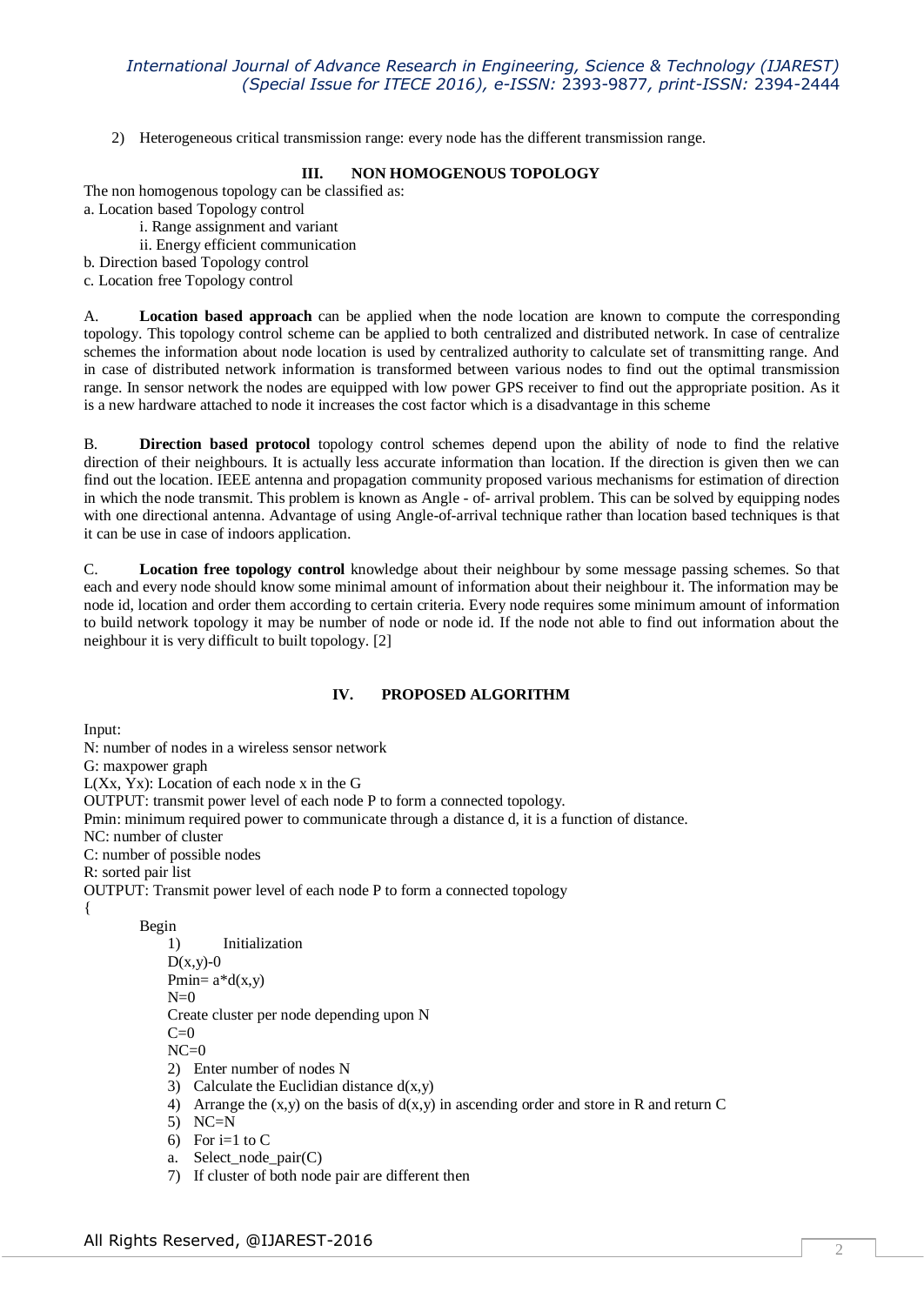## *International Journal of Advance Research in Engineering, Science & Technology (IJAREST) (Special Issue for ITECE 2016), e-ISSN:* 2393-9877*, print-ISSN:* 2394-2444

8) Assign  $P(x)$  and  $P(y)$  to the  $d(x,y)$ 

9) Merge Both node pair cluster to form new cluster

10) NC=NC-1

- 11) If NC is equal to 1 then stop
- 12) Minimum\_ power(G,pmin,P,k,R)

13) End

**}**

# **Procedure minimum\_ power (G, pmin, P, k, R)**

**{**

- 1. For  $i=N$  to 1
- 2. Select(node)
- 3. Create a set S of node pairs in which the selected node is the source or destination node. 4. Arrange the set S in descending order of  $d(x,y)$
- 5. Calculate pmin for each node and compare with the power level of each node
- 6. If  $pmin(d) > P(u)$  then Remove that node pair from T
- 7. Search node pairs in T and check if  $P(u)=pmin(d)$  then the graph is not K connected stop
- 8. Else assign P(u) to pmin(d)

**}[4]**

## **V. IMPLEMENTATION**

I created each node that is present in the (node.cs) file and specified the attribute of each node that is the node location in term of x-coordinate and y-coordinate, Node id, power associated with each node, receiver sensitivity and the Euclidian distance from node considered to the all other node. Each and every node has some region of communication that is known as node boundary. we here assign node boundary to each and every node. Location of each and every node are randomly assigned and the node location are checked with the boundary condition whether the node present inside the boundary or not. If it is present inside the boundary then considered otherwise discarded. Another node attribute is the node id of the destination node to which the current node can communicate. We first made cluster for each and every node by specifying the node boundary .In which the node can able to communicate. The cluster can be created by the help of generic collection class present in the System.

#### **Syntax:**

- 1. List<node> li=new List<node> ()
- 2. For n is greater than 0
- 3. li.Add(new node())

Here List is a collection which can contain object of type node. All the node property including the node id, power, boundry condition etc is encapsulate in the respective list object. List object are nothing but nodes. And every List object can be access by the help of indexer e.g. li[i] where i represent node no. After that from each location the Euclidian distance can be found out. And from this distance we can found out the power associated with each node by applying the following formula:

Puv=  $(D (u, v)) \beta *c$ Where C=path loss component β=Distance power gradient Here we consider the free space propagation model so for this model the value of  $\beta$  be 2 and c=1 So the generalized formula is: Puv=  $(D (u, v))$ 2

Initially all the calculated power assign to each node and all nodes transmit with this maximum power. Then by applying the above algorithm we can calculate per node minimal transmit power. Here I take  $k=1$  that is for one – connectivity only. Here one thing I took pmin as constant multiple of x let say a and the value of  $0\leq a<1$ . With pmin we check the connectivity issue in the minimum power procedure. Here I write the program for 20 nodes. Then the average transmits power of the entire node for a particular number of nodes calculated. And a graph is plotted between the density and the average transmits power of node.